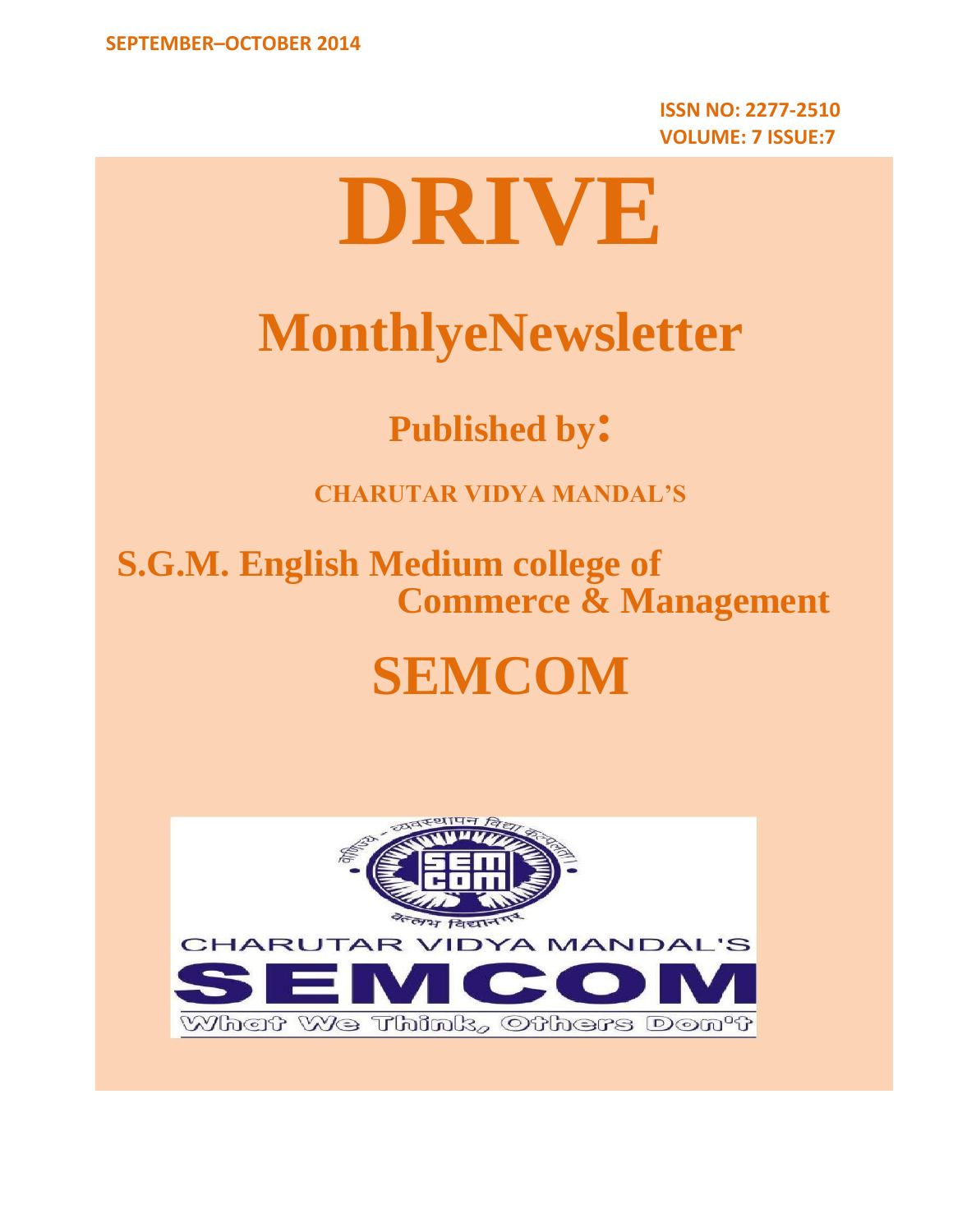VISION:*To contribute to the societal enrichment through quality education, innovation and value augmentation.*

MISSION:*To build up a competitive edge amongst the students by fostering a stimulating learning environment.*

DREAM:*To establish a unique identity in the emerging global village.*

#### GOALS:

- *To focus on integral development of students.*
- *To offer courses and programs in tune with changing trends in the society as a whole.*
- *To update the curriculum as per the need of the business and industry.*
- *To create unique identity in the educational world at the national as well as international level.*
- *To institutionalize quality in imparting education.*
- *To incorporate innovations on a continuous basis in the entire process of education at instditutional level.*
- *To create platform for the students for exhibiting their talent and for development of their potentials.*
- *To generate stimulating learning environment for students as well as teachers.*
- *To build cutting edge amongst the students to withstand and grow in the competitive environment at the global level.*

#### The overall mission is reinforced by the Punch Line

### "What We think, Others DOn't".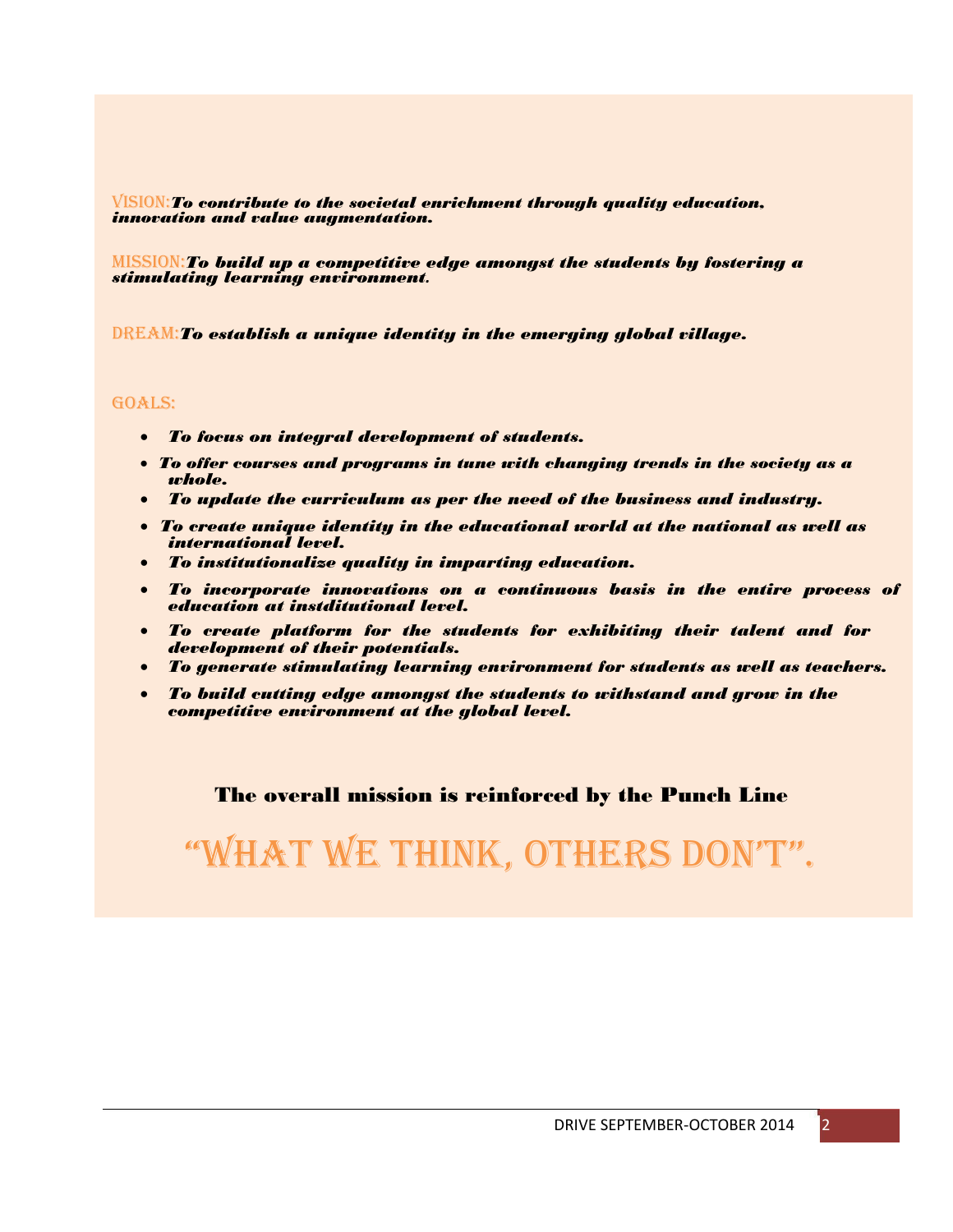## **CONTENTS**

| Pg. 4        | <b>From Chief Editor's Desk</b><br>Dr Nikhil Zaveri<br>Director & Principal,<br><b>SEMCOM</b>  |
|--------------|------------------------------------------------------------------------------------------------|
| <b>Pg. 5</b> | <b>SEMCOM Updates</b><br><b>Editorial Team, DRIVE</b><br><b>SEMCOM</b>                         |
| Pg. 6        | <b>FINTELLIGENCE</b><br>DR. KAMINI K. SHAH<br><b>ASSISTANT PROFESSOR</b><br><b>SEMCOM</b>      |
| <b>Pg. 8</b> | <b>e-ATTACKS</b><br><b>DR.NEHAL DAULATJADA</b><br><b>ASSISTANT PROFESSOR</b><br><b>SEMCOM</b>  |
| Pg.9         | <b>MANAGEANT</b><br><b>DR. ANKUR AMIN</b><br><b>ASSISTANT PROFESSOR</b><br><b>SEMCOM</b>       |
| Pg. 11       | <b>COMMUNICARE</b><br><b>MS. NISHRIN PATHAN</b><br><b>ASSISTANT PROFESSOR</b><br><b>SEMCOM</b> |
| <b>Pg12</b>  | <b>MY VOICE</b><br>MR. SUNIL CHAUDHARY<br><b>ASSISTANT PROFESSOR</b><br>SEMCOM                 |
| Pg. 13       | <b>HR STUFFNPUFF</b><br>DR. AJAYRAJ M. VYAS<br><b>ASSISTANT PROFESSOR</b><br><b>SEMCOM</b>     |
| Pg. 14       | ACCOUNTING AURA<br>MR. PRATIK SHAH<br><b>ASSISTANT PROFESSOR</b><br><b>SEMCOM</b>              |
| Pg. 15       | <b>EDITORIAL TEAM</b><br><b>SEMCOM</b>                                                         |

#### **Editorial Team:**

| Chief Editor            | : Dr Nikhil Zaveri  |
|-------------------------|---------------------|
| <b>Managing Editor</b>  | : Ms Nishrin Pathan |
| Executive Editor        | : Ms Hebzibah Mary  |
| <b>Technical Editor</b> | : Ms Reshma Pathak  |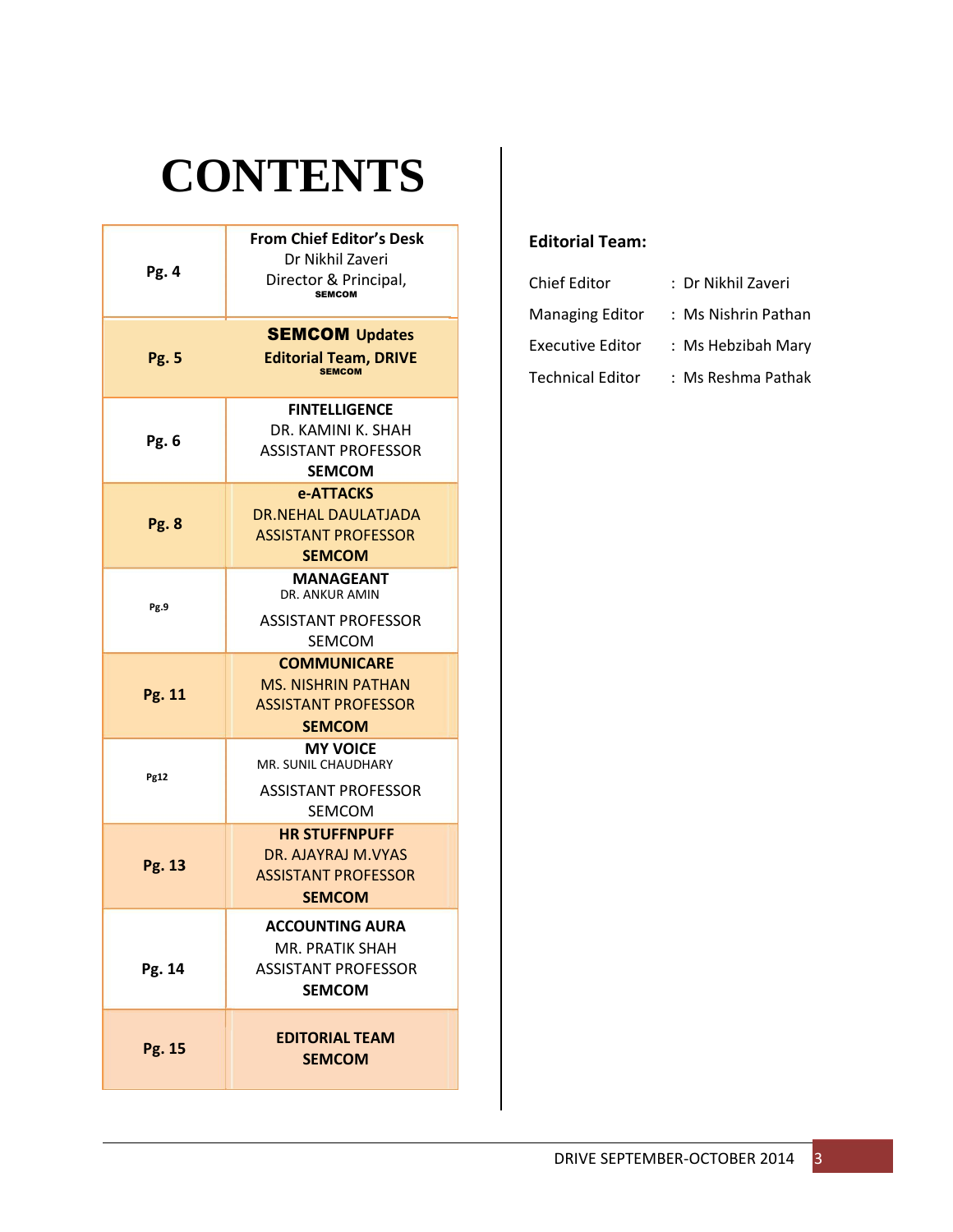#### **Vol. 7 Issue 7 From the Chief Editor's desk:**

 $\bullet$ 

#### **Benefits of Cultural Activities**

The days are gone when academic institutions focused on academic activities. Academic world is experiencing this change now. Students also do not want to study only. They want to gain knowledge in every sphere of life that can prepare them for their future life. That is how co-curricular activities have become an important part along with study. The benefits of cultural activity in higher education have been widely researched and it has been found that students who participate in co-curricular and extra-curricular activities develop higher learning abilities and pace. Some of the activities enhance academic results as well. Through participating in activities students also develop healthy relationships with their peers.

When students participate in mega events like theatre, performing arts, fine arts, music and compete with other institutions, they develop lot of self-confidence and greater sense of belonging towards their college. Cultural activities motivate students to work in group and enhance better group cohesiveness. A student learns better social interaction and enhances social relationships. While searching for sponsors for mega events, they learn fund raising skills by interacting with business houses and investors. Thus, interacting with people from different background, they develop better interpersonal skills.

When parallel activities are going on, it makes student to choose among them which to participate. They develop a focus towards goal setting and working together for achieving a

common goal. In doing so, they do lot of introspection, self-assessment and SWOT analysis. All these at an early stage in student life make her competent enough to make correct decisions in their life. Even after participating in several activities that make them rehearse a lot helps other self-management skills like time management, stress management and team work. This eventually develops a sense of responsibility in them. It increases the level of confidence and also teaches them how to co-operate and work with people under different situations. They learn to face the challenges that come in education and career

By participating in inter-college, regional, state and national level competitions, students gain state and national recognition and certification which helps them in better placement. Activities like sports are more focused on fitness, skill development and self-discipline.

Students are better placed when they have participated in many activities. That means employers are also looking for such candidates who have multi-dimensional and multi-task personality. Cultural and other co-curricular activities make a well-groomed personality of a student which makes them face the world in a better way.

#### **By:**

**Dr. Nikhil Zaveri Director & Principal SEMCOM.**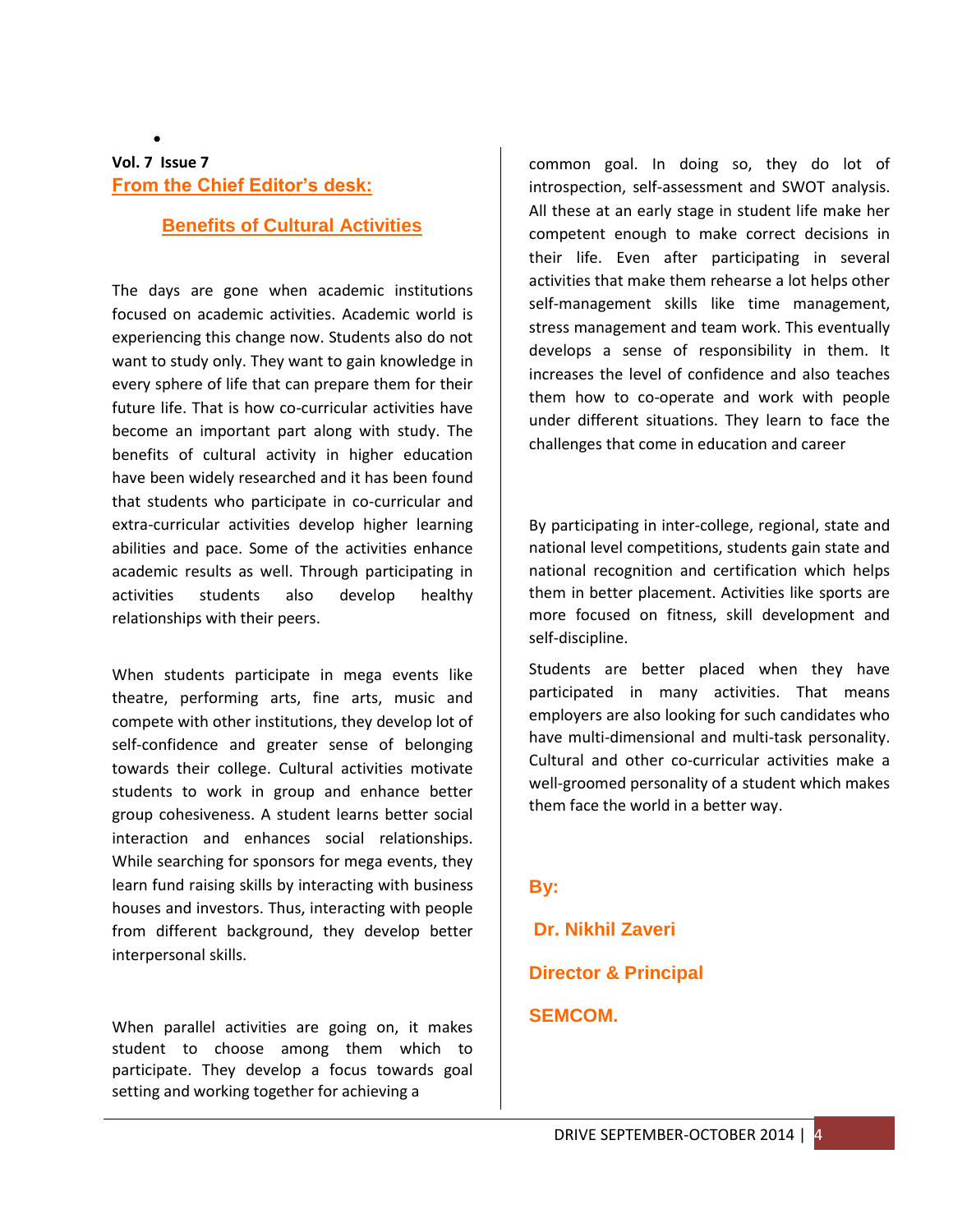#### **SEMCOM Updates:**

#### **Blood Donation Camp:**

Blood Donation Camp was held on 26th July 2014 to commemorate Kargil Day/Vijay Diwas. SEMCOM students donated 138 units of blood. The camp was coordinated by Mr. Bhupendra Patel and Mr. Pratik Shah in association with Red Cross, Anand.

#### **Ad-Making Workshop:**

Ad-Making Workshop was held on 27th July 2014 and 1st August 2014 and was coordinated by Dr. PreethiMenon, Mr. Renil Thomas and Mr. SarveshSoni. Mr. Sanjay Chakroborty, Associate Vice President, Triton Communications Pvt. Ltd., Ahmedabad was the Guest Speaker. 72 teams comprising 5 members each participated in the workshop.

#### **International Tour:**

24 students and two faculty members, namely, Dr. NehalDaulatjada and Mr. SarveshTrivedi went to Singapore and Malaysia from 31st July 2014 to 8th August 2014 where they visited places like Singapore Parliament House, Universal Studio, Madagascar Theme Park and Petronoas Refinery.

#### **Patriotic Song Competition and Tricolour Competition:**

It was conducted on 14th August 2014 and Dr. Waheeda Sheikh and Ms. Ami Trivedi were the coordinators. The judges for the Patriotic Song Competition were Dr. Mahesh StelinKhristi, Ms. Prapti Mehta and Mr. Prayag Joshi and winners under the solo category were Nikita Shah (TYBCA), Dhaval Shah (TYBBA) and Suraj Desai (FYBCA) and under the group category Nikita Shah and Group (TYBCA), Jenil Patel and Group (TYBCom A) and Mushina Patel and Group (FYBBA) were the **winners.**

#### **Tree Plantation Day:**

On 22nd August 2014 500 saplings were planted in Sunav village of Anand District and it was an initiative that was carried out through the Social Outreach Cell of SEMCOM. Dr. Ankur Amin was the coordinator.

#### **Safety Drill Demonstration:**

17 students participated in this demonstration on 25th August 2014 and the coordinators were Dr. Ankur Amin and Dr. AjayrajVyas.

#### **Elocution Competition:**

The competition was coordinated by Ms. NishrinPathan and Mr. Renil Thomas and it was conducted on 22nd September 2014. The competition saw the participation of 20 students and the judges were Ms. ArtiVyas and Dr. Darshana Dave. The winners were SharadBrahmbhatt (MEB III – I prize), MeghaRathod (TYITM – II prize) and Riya Bhatt (FYITM – II prize) and Harita Patel (TYITM – III prize).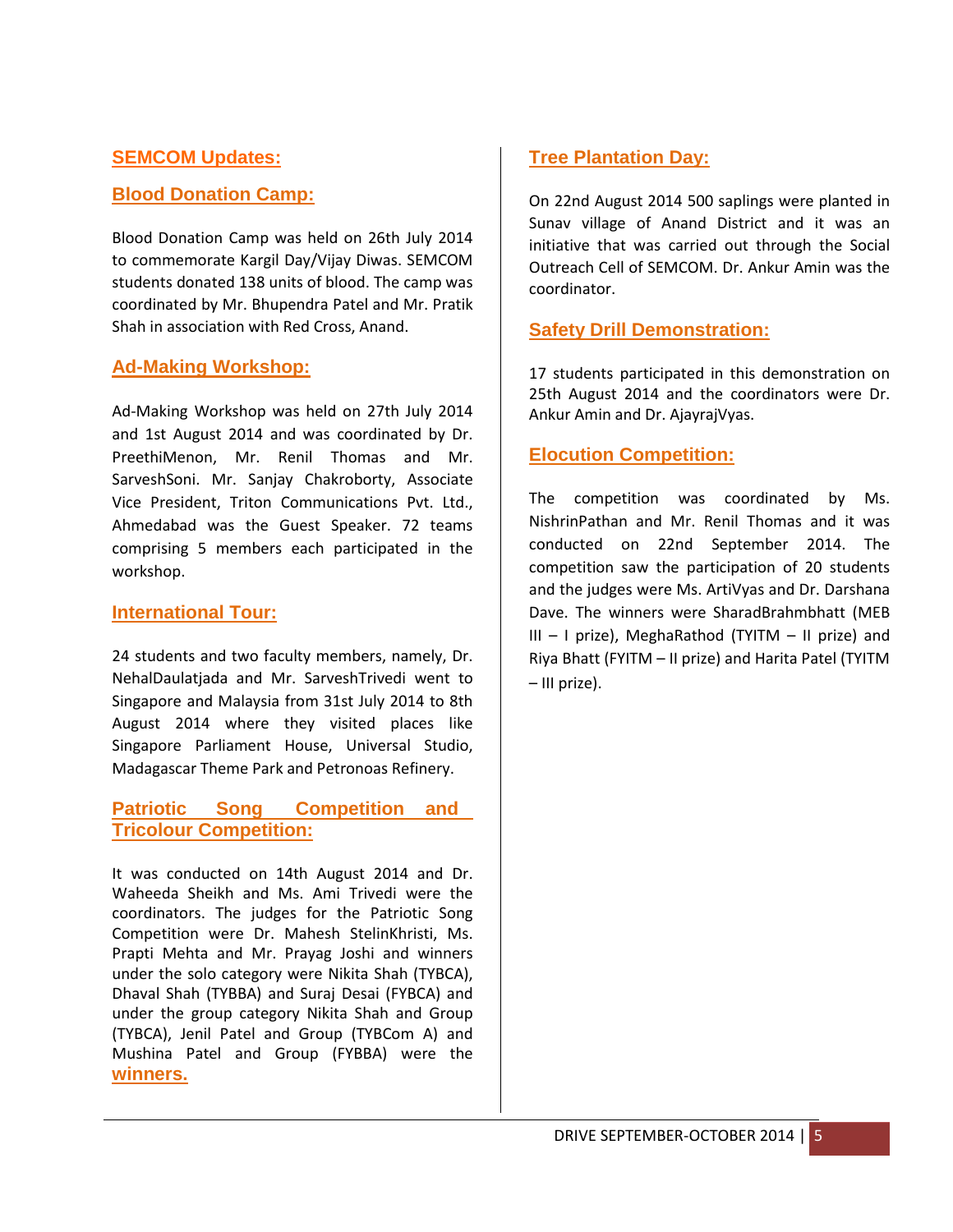### Fintelligence

#### **FACTORING**

#### **INTRODUCTION:**

Credit management is a specialized activity, and involves a lot of time and effort of a company. A company can assign its credit management and collection to specialist organizations called

FACTORING ORGANISATION. Factoring is a popular mechanism of managing, financing and collecting receivables. Subsidiaries of four Indian banks-

State Bank of India, Canara Bank, Punjab National Bank and Allahabad Bank provide factoring services. It is a SHORT-TERM source of finance.

#### **NATURE:**

Factoring is a unique financial innovation. It provides financial as well as management support to the client. A 'factor' makes the conversion of receivables into cash possible.

One can define factoring as "a business involving a continuing legal relationship between a financial institute (the factor) and a business concern (the client) selling goods or providing services to trade customers (the customers) whereby the factor purchases the client's accounts receivable and in relation thereto, controls the credit, extended to customers and administers the sales ledger."

#### **MECHANISM**



- 1. The customer places the order to the client or the seller.
- 2. The client fixes customer limits with the factor.
- 3. The seller makes the delivery of goods and invoice to the buyer.
- 4. A copy of invoice is also send to the factor.
- 5. The factor makes a pre-pay upto 80% to the seller.
- 6. The procedure of follow-up is made by the factor to the buyer.
- 7. The customer pays the whole amount to the factor.
- 8. The balance amount i.e.20% is paid to the client by the factor.

#### **FUNCTIONS:**

1. CREDIT RECORDING: It involves maintenance of debtor's ledger, collection schedules, discount allowed schedule, ascertainment of balance due, etc.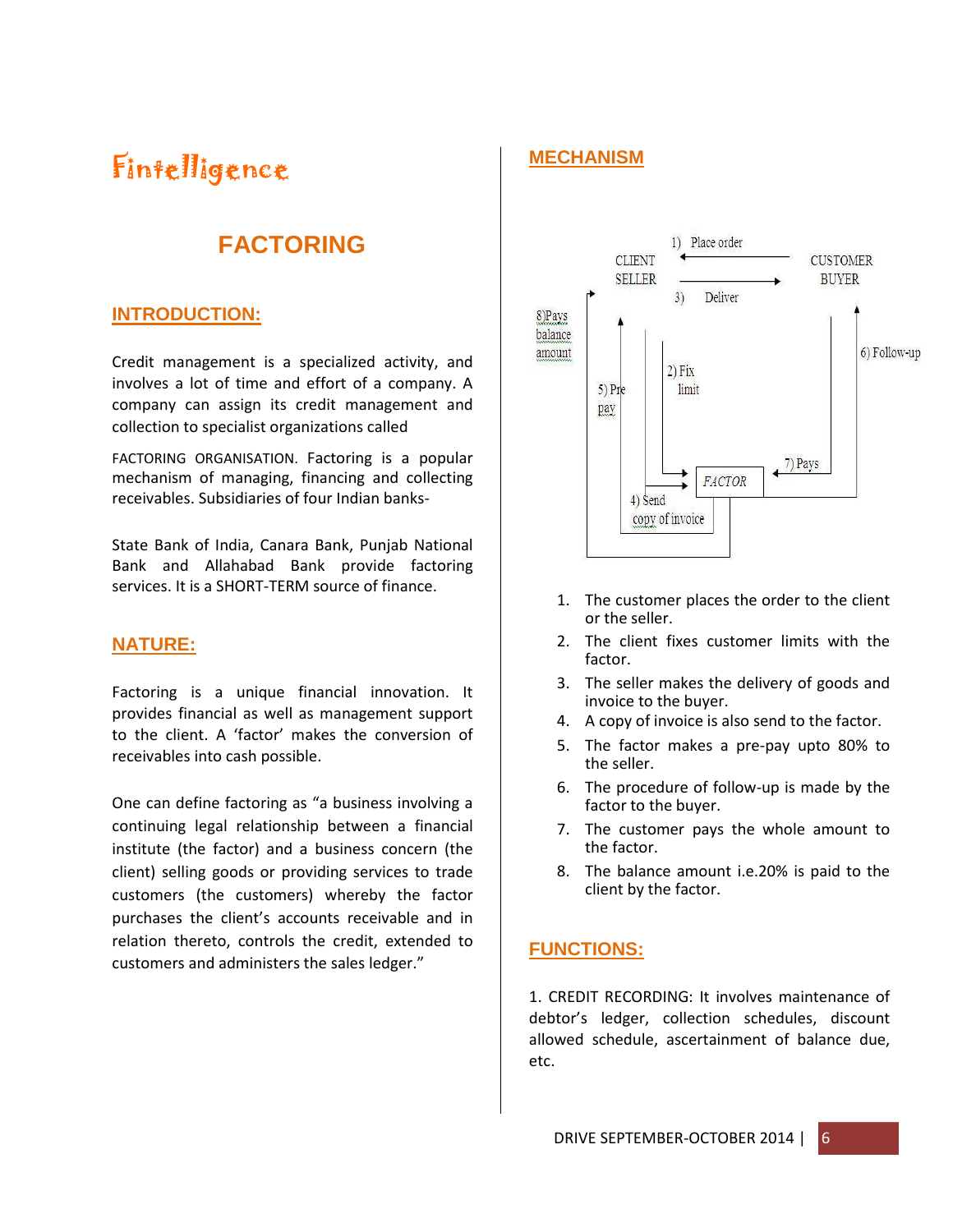2. CREDIT ADMINISTRATION: Factor helps in deciding credit extension to customers and maintains an account for all customers. Factor provides client with information about market trends, competition and customers and helps them to determine the creditworthiness of customers.

3. CREDIT COLLECTION AND PROTECTION: The factoring institution eliminates the risk of loss of the client by taking over the responsibility of book debts due to the client. He also provides full or partial protection against bad debts.

4. CREDIT FINANCING: Factors provide financial assistance to the client by extending advance cash against book debts. Customers of 'client' become debtor of a factor and have to pay him directly in order to settle their obligations. This helps in improving the liquidity position in the sense that cash has substituted book debts.

5. FINANCE AND BUSINESS INFORMATION: A factoring institute also advices the client on the prevailing business trend, financial and fiscal policy, impending development in commercial and industrial sector, potentials for foreign collaborations, transfer of technology, export and import potential, identification and selection of potential trade debtors, etc.

#### **TYPES OF FACTORING:**

1. FULL SERVICE NON-RECOURSE: It is also called as OLD-LINE factoring. In this the book debts are purchased by the factor assuming 100% credit risk. In the event of default the factors are responsible for full-payment to client.

2. FULL SERVICE RECOURSE FACTORING: In this method, the client is not against the risk of bad debts. He has no indemnity against unsettled or

uncollected debts. If the factor has advanced funds against book debts on which a customer subsequently defaults, the client will have to refund the money.

3. BULK/AGENCY FACTORING: It is basically used as a method of financing book debts. Under this the client continues to administer credit and operate sales ledger. The factor finances the book debts against bulk either on recourse or without recourse.

4. NON-NOTIFICATION FACTORING: In this the customers are not informed about the factoring agreement. It is through the name of sales company that the factor deals with the client's customers. The factor performs all his usual functions without a disclosure to customers that he owns the book debts.

#### **ADVANTAGES:**

1. HIGHER CREDIT STANDING: With cash flow accelerated by factoring, the client is able to meet his liabilities promptly as and when they arise. In case of non-recourse factoring, the factors assumption of credit risk relieves the client, to a significant extent, from the problem of bad debts. This enables him to minimize his bad debt reserve.

2. IMPROVED EFFICIENCY: The need for credit collection department is eliminated .It saves time, manpower which are needed for the collection and hence improving work efficiency of the organization.

3. MORE TIME FOR PLANNING AND PRODUCTION: Large companies can afford to have special departments for this purpose. The factor undertakes the responsibility for credit control, sales ledger administration and debt collection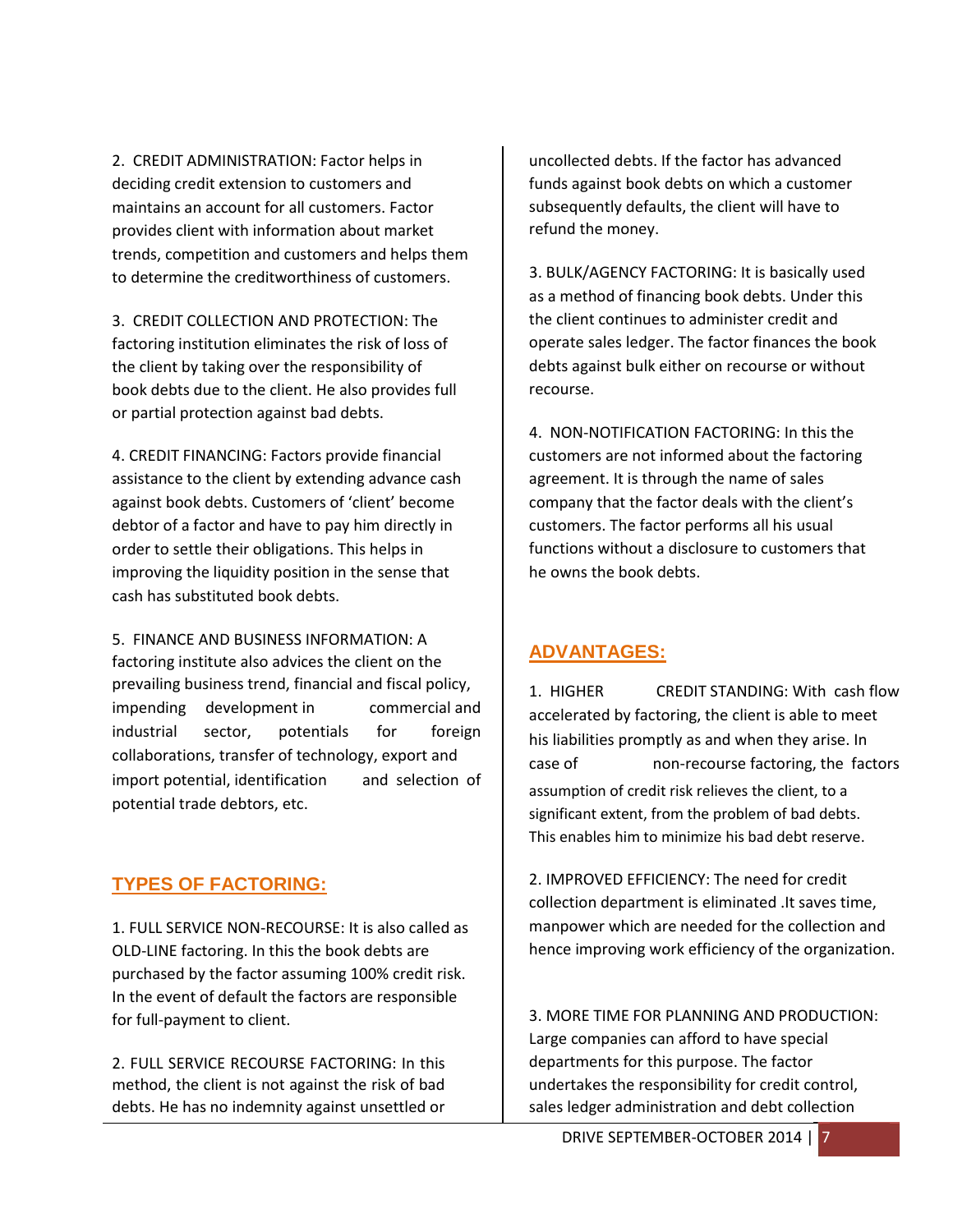problems. Thus, the client can concentrate on the functional areas of business like planning, purchase, production, marketing and finance.

4. REDUCTION OF COST AND EXPENSES: Client can have the benefit of reduced overheads by way of savings on manpower, time and efforts. The clients have many opportunities to cut costs and expenses like taking suppliers prompt payment and quantity discounts, ordering of materials at the right time and at the right place, avoidance of disruption in the production schedule and so on.

5. ADDITIONAL SOURCE: There is no uncertainty associated with the collection cycle. There is a definite pattern of cash inflow and credit sales.

#### **DISADVANTAGES:**

1. HIGH COST: The cost of factoring is very high as compared to other short-term sources. It includes factoring commission or service fee and the interest on advance granted by the factor to the firm. In India, the factoring commission ranges between 2.5 to 3%. The commission is expected to be higher for 'without recourse' factoring since the factor assumes the entire credit risk.

2. FINANCIAL WEAKNESS: Factoring of debt can be perceived as a sign of financial weakness for the organization. It reduces the prestige of that organization.

#### **BY:**

**Dr. Kamini Shah**

**Assistant Professor**

**SEMCOM**

#### **e-ATTACKS**:

#### **Bagle (2004)**

Bagle, also known as Beagle, was first detected on 18th January 2004. It used the traditional mechanism of sending itself as an email attachment to infect the user's computers. It would then search all the document files of any format on the infected machine and start replicating itself by sending itself to those email addresses instead of using the contacts listed in Microsoft Outlook. This worm opened a TCP backdoor which could then be exercised by a remote user or applications to access sensitive information. It would also download malware on the machine that allowed the hacker to spy and steal information from the infected machine. It was even capable to launch a DDoS. This worm started malware-for-profit movement by stealing financial details as against the earlier worm which was only for disrupting the services. The Bagle was supposed to stop spreading after 28th January 2004 but it had almost 60 to 100 variants which are still infecting computers till date.

#### **Zeus (2007)**

Also known as Zbot, Zeus is still a threat today, is a virus which works on any flavor of Microsoft Windows Operating System and uses stealth techniques to hide itself from the anti-virus softwares. This virus is one of the tools still used by the cyber criminals to steal personal information. It can steal not only passwords, but also your social security number, name, address, birth date and even your secret questions to various sites. Once obtained, the stolen details can be sold out to the underworld which could then be used to generate revenue. It works on the concept of capturing the keystrokes as well as the forms being filled online.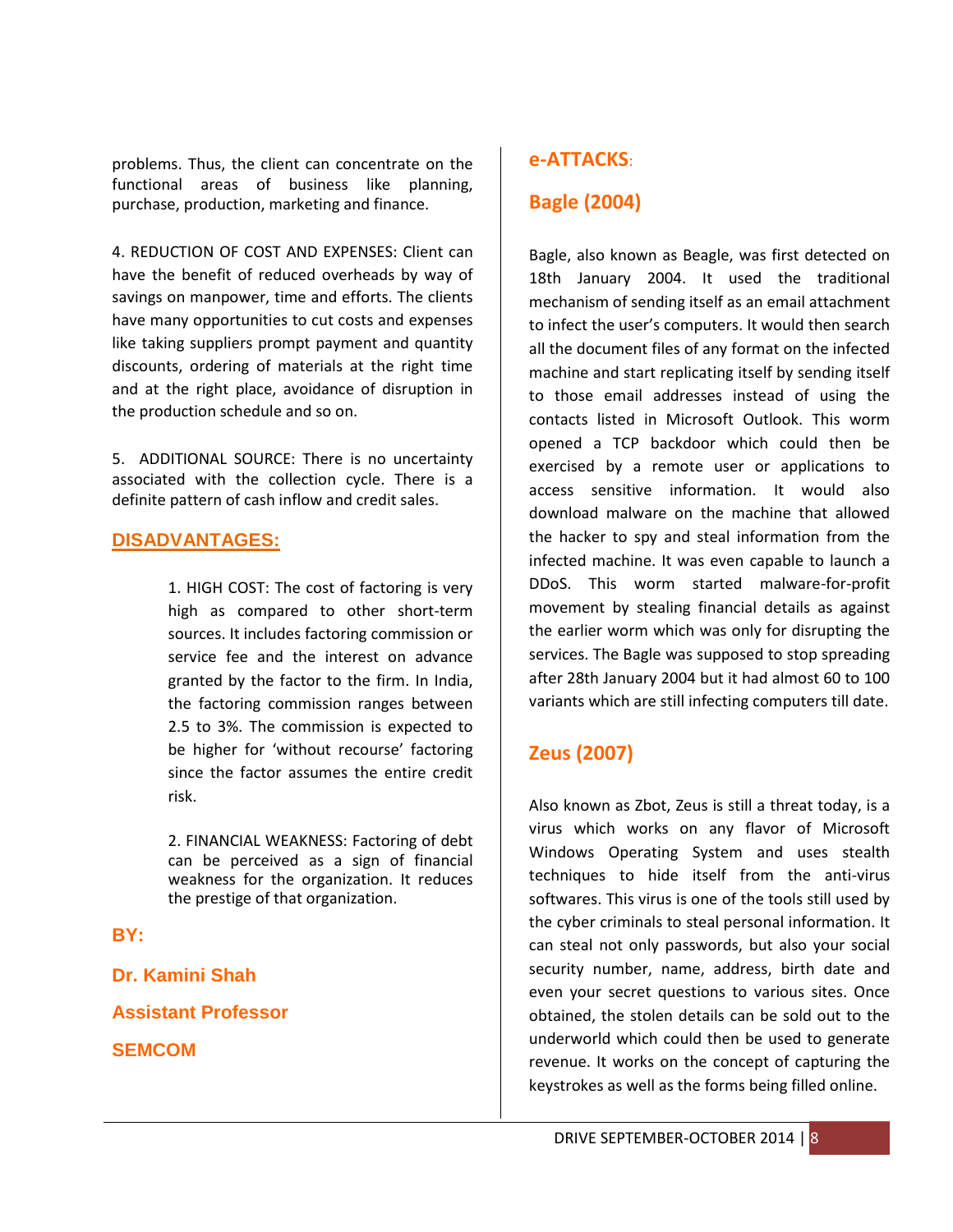Its major targets were US Department of Transportation, Bank of America, NASA, Cisco, Amazon, Oracle, etc. This virus is still a threat and many of the anti-virus companies claim to remove only some variants of the virus.

**By:**

**Dr.Nehal Daulatjada Assistant Professor SEMCOM**

#### **ManageAnt:**

#### **Purchase Influence and Negotiation Strategies of Children**

Children exert substantial influence on family purchases in several ways. Purchase requests are the most overt of all influence attempts, with children asking for a wide array of products such as toys, candy, clothing, sporting goods, and other products for their own use. Over time, children influence purchases for many of these items in a more passive way due to the fact that parents know what their children like and make purchases accordingly. But the extent of influence does not stop with frequently purchased consumer package goods, toys, and athletic equipment. Children also exert some degree of influence in family decision making regarding items such as cars, vacations, computers, and home furnishings. In this role, they might initiate the purchase, collect information about alternatives, suggest retail outlets, and have a say in the final decision.

The extent to which children influence purchases within the family depends on several factors. Older children exert more influence than younger children, a pattern that holds true across a wide age range from kindergarten to high school. Children have the most influence over purchases of child-relevant items (e.g., cereal, toys, clothes), a moderate degree of influence for family activities (e.g., vacations, restaurants), and the least influence for purchases of consumer durables and expensive items.In these later categories, children's influence is greatest in the early stages of family decision making (e.g., problem recognition, information search) and declines as final decisions are made. And, finally, children tend to exert more influence in higher income families, larger families, and families with a less restrictive, less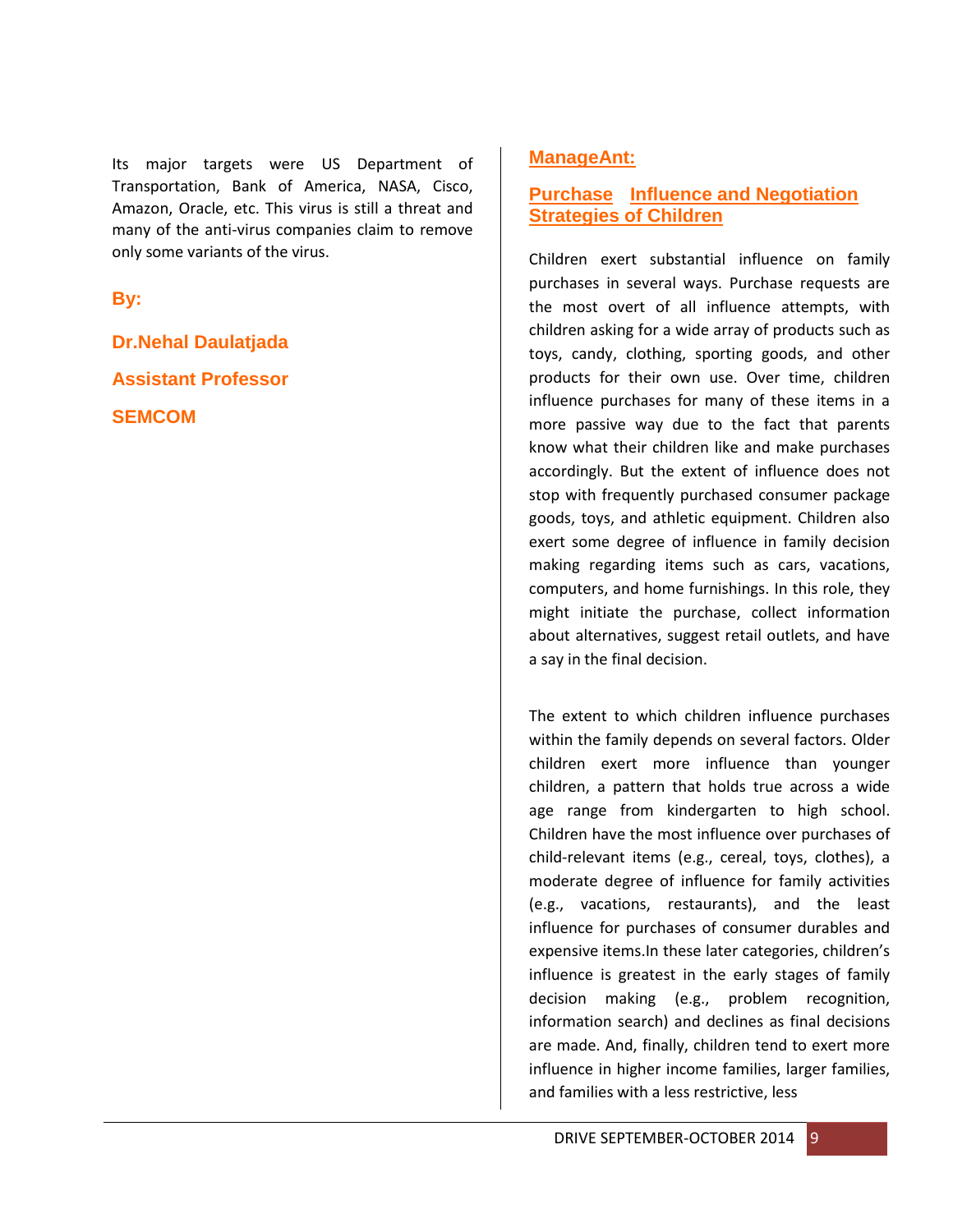authoritarian, and more concept-oriented communication style. These trends clearly point to purchase influence as an important part of children's developing role as a consumer. More interesting, from a socialization perspective, is the fact that children learn ways to become successful as influence agents through the use of increasingly sophisticated influence and negotiation strategies. Toddlers and preschool children exert their influence in a very direct way, often pointing to products and occasionally grabbing them off store shelves for deposit inside their parent's shopping cart. As children become more verbal in their requests, they ask for products by name, sometimes begging, screaming, and whining to get what they want. For frequently purchased items, such as snack food and cereal, children are often able to exert their influence simply by asking, due to parents who become more accepting of children's preferences for such items and more comfortable with the idea of occasionally yielding to those preferences.

Bargaining, compromise, and persuasion enter the picture as children make their way through elementary school. Instead of simple requests for products, which parents then accept or reject, interactions between parents and children of this age feature more mutual discussion and compromise. Discussion of this sort is made possible by the fact that children are developing greater abilities to see situations from more than their own point of view, eventually being able to see multiple viewpoints, such as theirs as well as their parents, simultaneously. This dual perspective is characteristic of older children in the analytical stage (ages 7–11) of consumer socialization. Children are also primed to assume a more active role in purchase discussions after years of listening to their parents describe why certain requests can

or cannot be honoured, in effect learning to reason, persuade, and negotiate for what they want. Finally, it is also the case that extended discussions become more necessary as children shift purchase requests from inexpensive items such as candy and cereal to more expensive items, including sporting goods, clothes, and electronic goods.

**References:** Belch, George, Michael A. Belch, and Gayle Ceresino (1985), "Parental and Teenage Influences in Family Decision Making," Journal of Business Research, Vol13 (April), 163–176.

Isler, Leslie, Edward T. Popper, and Scott Ward

(1987), "Children's Purchase Requests and Parental Responses: Results from a Diary Study," Journal of

Advertising Research, 27 (October/November), 28– 39.

Nelson, James E. (1979), "Children as Information Sources in Family Decision to Eat Out," in Advances in Consumer Research, Vol. 6, ed. William L. Wilkie, Ann Arbor, MI: Association for Consumer Research, 419–423.

McNeal, James V.and Mindy F. Ji (1998), "The Role of Mass Media in the Consumer Socialization of Chinese Children," paper presented at the

Association for Consumer Research Asia-Pacific Conference, Hong Kong, June.

Swinyard, William R. and Cheng PengSim (1987),

"Perception of Children's Influence on Family Decision Processes," Journal of Consumer Marketing, 4 (Winter), 25–38.

**By:**

**Dr. Ankur Amin Assistant Professor SEMCOM.**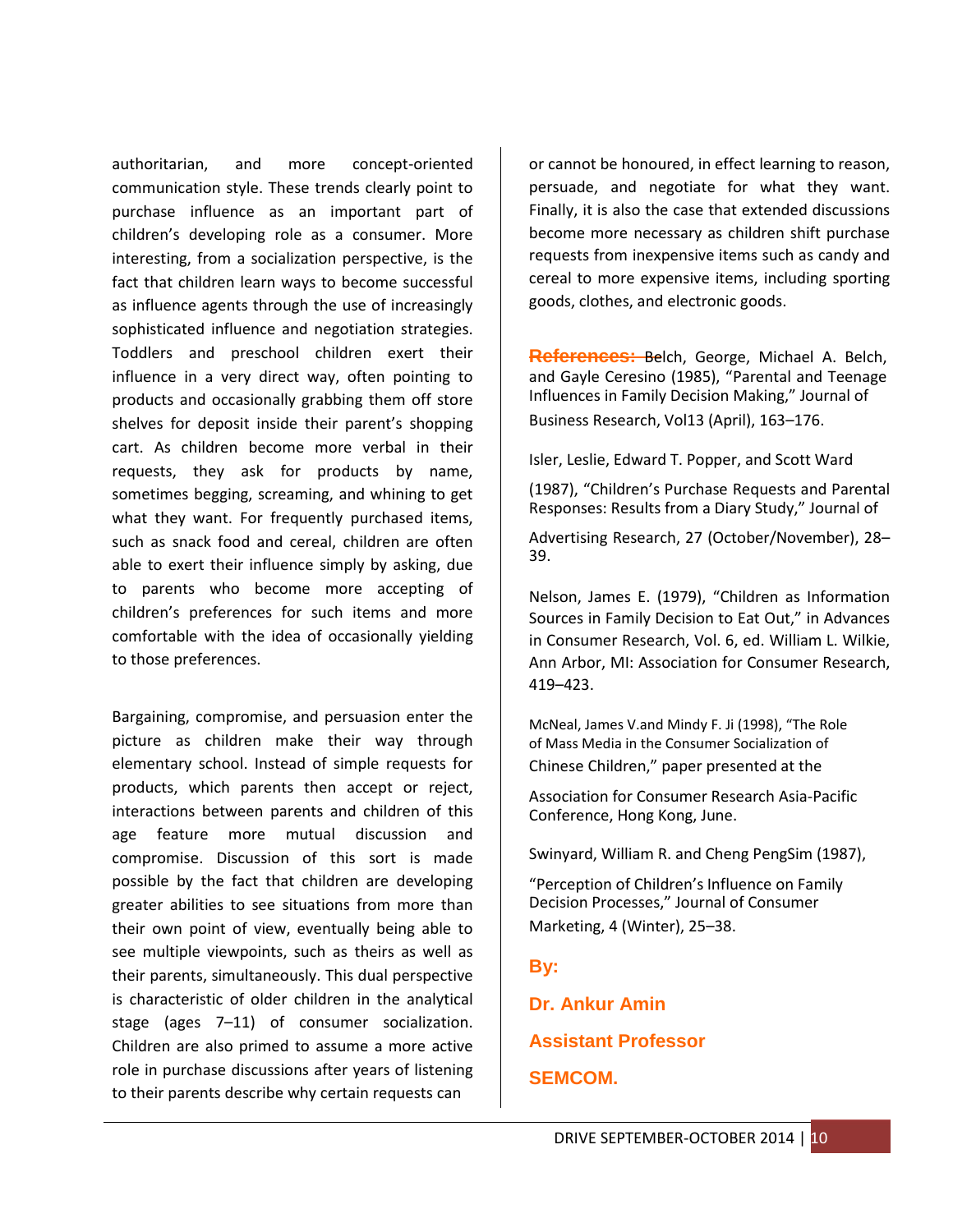#### **CommuniCare:**

#### **Listening for success**

Listening is an important skill among the four communication skills. It is not just hearing but more than that to know what others are thinking and saying. Actual listening is paying full attention to what you hear, and then only you can understand and appreciate what your friends and colleagues are saying.

In personal relationships, by listening you understand the hope, fears and problems of your dear ones. Listening to relatives and friends strengthens the bond in a way that they come to you to share and talk about issues and problems than concern them. They recognize you as one who can give them 'good ear'.

Good listening also enhances your learning abilities. Students, who do not have sharp listening skills, take longer time to understand the topic. Real listening is not just allowing sounds to float around you but rather paying attention and being sensitive towards what is being said.

Good listening skill is a blessing from almighty. A child begins to learn about the surrounding through listening.

Much of our speaking is due to what we listen. It is an important receptive skill, along with reading, which builds the database of our knowledge. As a child, by listening first, we learn to speak. And later at school and colleges by attentive listening we acquire knowledge. At workplace it is a key to work well with others and develop better interpersonal relationship. Several workplace problems arise due to improper listening. Instructions not properly heard, requests not adequately grasped, distorting

message through command of communication etc. occur because of poor listening skills. As against that, to interpret the message exactly, sometimes reading between the lines what others say, predicting and assuming what is going to be said contribute to the efficient and effective communication.

However, there are some amazing facts about listening. Research says that even though we spend much of our time in listening 'after ten minutes of oral presentation, the average listener will have retained only half of what was said. And after forty eight hours they remember only ten percent'!

Normally we are very selective in our listening. We hear many sounds but those which are not important for us are discarded very soon. We concentrate on only those sounds which we 'think' are important for us. This happens because there is considerable difference between the speed at which people think and the speed at they talk. The average person speaks at about 125 words per minutes and thinking speed is in the range of about 500 words per minutes. The result is while listening to someone we keep on thinking ahead of what is actually being said. We anticipate a lot while listening to others and that affects the actual listening to the content what is said. Hence, miscommunication occurs. Successful listening is said to be happened only when the speaker and the listener end up conversation with same desired output.

#### **By:**

**Ms. Nishrin Pathan Assistant Professor SEMCOM.**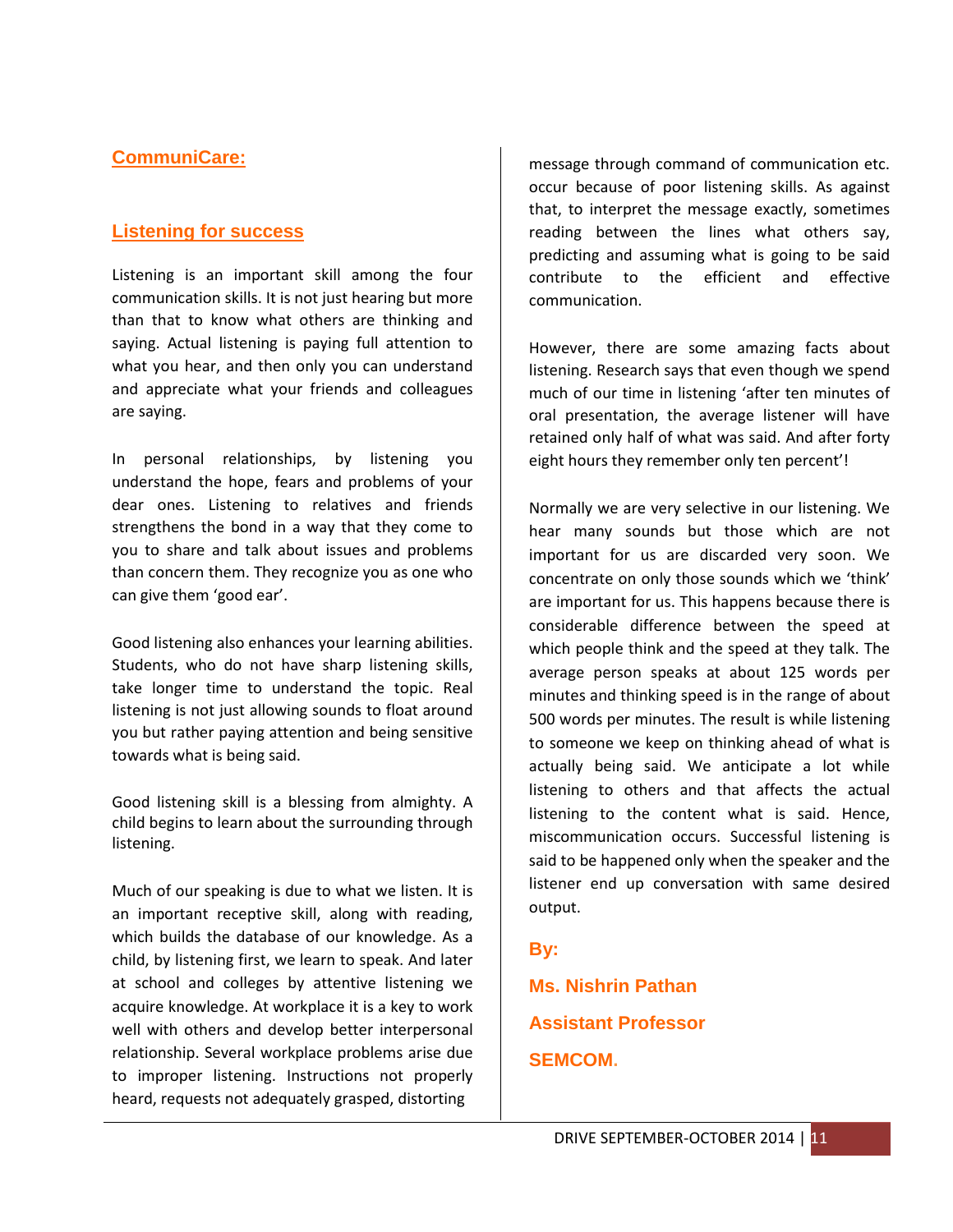#### **EXPEREINTIAL LEARNING**

Water's nature is to keep flowing, the moment it values, qualities and culture. The Success of gets stagnant it starts decaying. In the same way Chatrapati Shivaji Maharaj to a large extent is for the healthy growth of personality, change and **attributed to mother Jijabai**, who right from having different kind of environment and **childhood educated Shivaji about virtues of** experience is necessary. Ship is very safe at dock independence (Swarajya), by telling stories from yard but the function of the ship is to cross ocean  $\blacksquare$  Ramayana and Mahabharata. so as to move or transport people and goods and not to stay in dock yard for long.<br>
a simple tour to a different location exposes an not to stay in dock yard for long.

Learning is achieved through reading books **conditions** conditions, variety of flora and fauna in terms of listening to lectures and also through observation. hills, rivers, lakes, and wild life. The learning also Tours, Industrial tours, Industrial Visits, Internship takes place about history of the place, ancient programs exposes the learners to new settings, monuments, traditions, cultures, food habits, develops their team building skills, interpersonal plays a vital role for working in multi-cultural skills, managerial functions of planning, organizing environment of today's work corporations. It directing and controlling which are vital part of self develops the skills to understand and appreciate place also teaches about appreciating different **gift of curiosity and visit to different location** cultures, and how to cooperate, coordinate and satisfies the need of curiosity to explore and work as a team. discover another location besides the bounds and

elders also have element of experiential learning in  $\vert$  experiential learning is learning with fun, which is them. A child learns the social customs, traditions, highly effective form of learning. You hardly forget how to greet people, how to respect elders,<br>develops bonding with family, with aunts, uncles,<br>life long memories to cherish and a pleasurable tri develops the social skills, interpersonal skills which  $\left\vert \right\rangle$  surroundings. will help him through rest of his or her life. The seeds of healthy personality are sown at the very **By:** early age of children. Children learn more from **Mr.Sunil V. Chaudhary** observation, when they observe that their father is respecting their Granny or Grandpa by bowing to **Assistant Professor** her feet, they remember and learn to respect their elders. Learning also happens through reading quality books which have message pertaining to

**MY VOICE:** values, ethics and culture. Parents do play an important role in value and personality formation of a Child by educating them about right kind of

individual to new place, different climatic new environment, different work culture, and **integration** and celebration of festivals. Such learning management and management of work, at the **other language, culture and develops the quality of** same time the experiential learning which takes and adaptation and tolerance. Human mind has natural bounds of fun and enjoyment which a person The festival(s), social functions or vacations with experiences on such travel and tour. Truly such life long memories to cherish and a pleasurable trip grand-father, grand-mother, cousins, relatives and  $\parallel$  with exploration of new location and new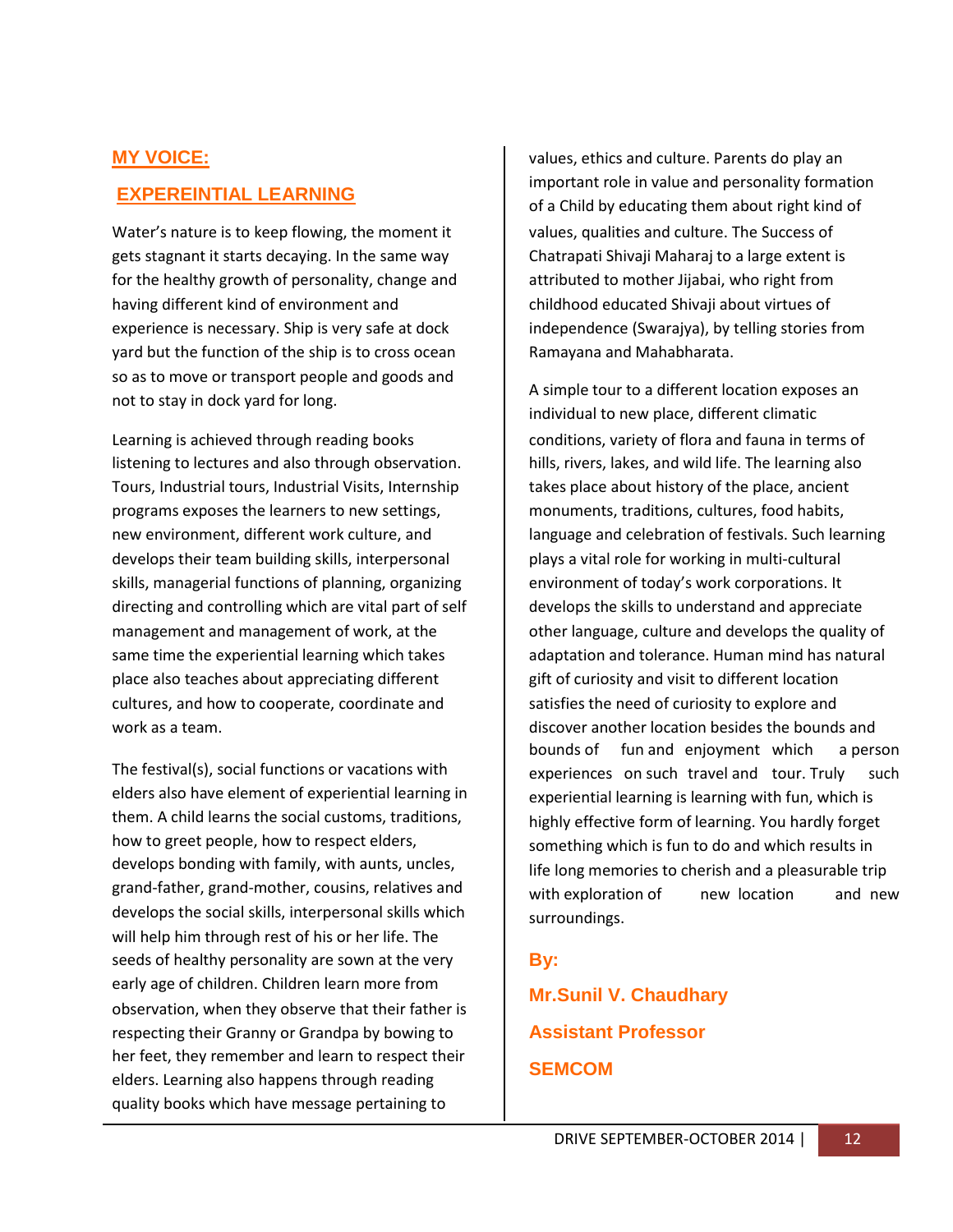#### **HR STUFFNPUFF**

 $\blacktriangleright$ 

 $\blacktriangleright$ 

#### **LABOUR LEGISLATIONS IN INDIA - IV**

#### **"MATERNITY BENEFIT ACT 1961"**

This act has been enacted to protect the dignity of motherhood by providing for the full and healthy maintenance of a woman and her child when she is not working. Due to educational and social growth, currently a large number of women are termed as

"working women" and hencethe practice of maternity benefits has gained huge importance. Somehow the act failed in achieving the objective of rendering social justice to women workers employed in different commercial and manufacturing establishments. Following are some of the major highlights of this act which everyone should know:

> With the object of providing maternity leave and benefit to women employee the Maternity Benefit Bill was passed by both the Houses of Parliament and subsequently it received the assent of President on 12th December 1961 to become an Act under short title and numbers **"**THE

#### MATERNITY BENEFIT ACT, 1961"

 $\blacktriangleright$ **According to section 3** of the act the act covers all women employees either employed directly or through contractors except domestic women employees employed in mines, factories, plantations and also in other establishments as decided by state governments.

**According to section 5** of the act any woman employee, expecting a child and has worked for her employer for at least 80 days in the 12 months immediately

preceding the date of her expected delivery is eligible for maternity benefits.

 $\blacktriangleright$ **According to section 7 and 8** of the act following cash and non – cash benefits are provided to women employees:

#### **CASH BENEFITS**

- Leave with average pay for 6 weeks before the delivery.
- Leave with average pay for 6 weeks after the delivery.
- Additional leave for one month if woman shows proof of illness due to

pregnancy related issues.

 6 weeks leave with average pay in case of miscarriage.

#### **NON CASH BENEFITS**

- If she demands, very light and routine type of work is given to her for 10 weeks before the date of expected delivery.
- Employer cannot discharge her or change her service conditions while she is on maternity leave.
- Two nursing breaks in course of her daily work until the child is of 15 months old.

#### **References:**

- Indian Labour Journal, Ministry of Labour and Employment, Government of India
- Dynamics of Industrial Relations by Mamoria&Gankar,Himalaya Publications, 2005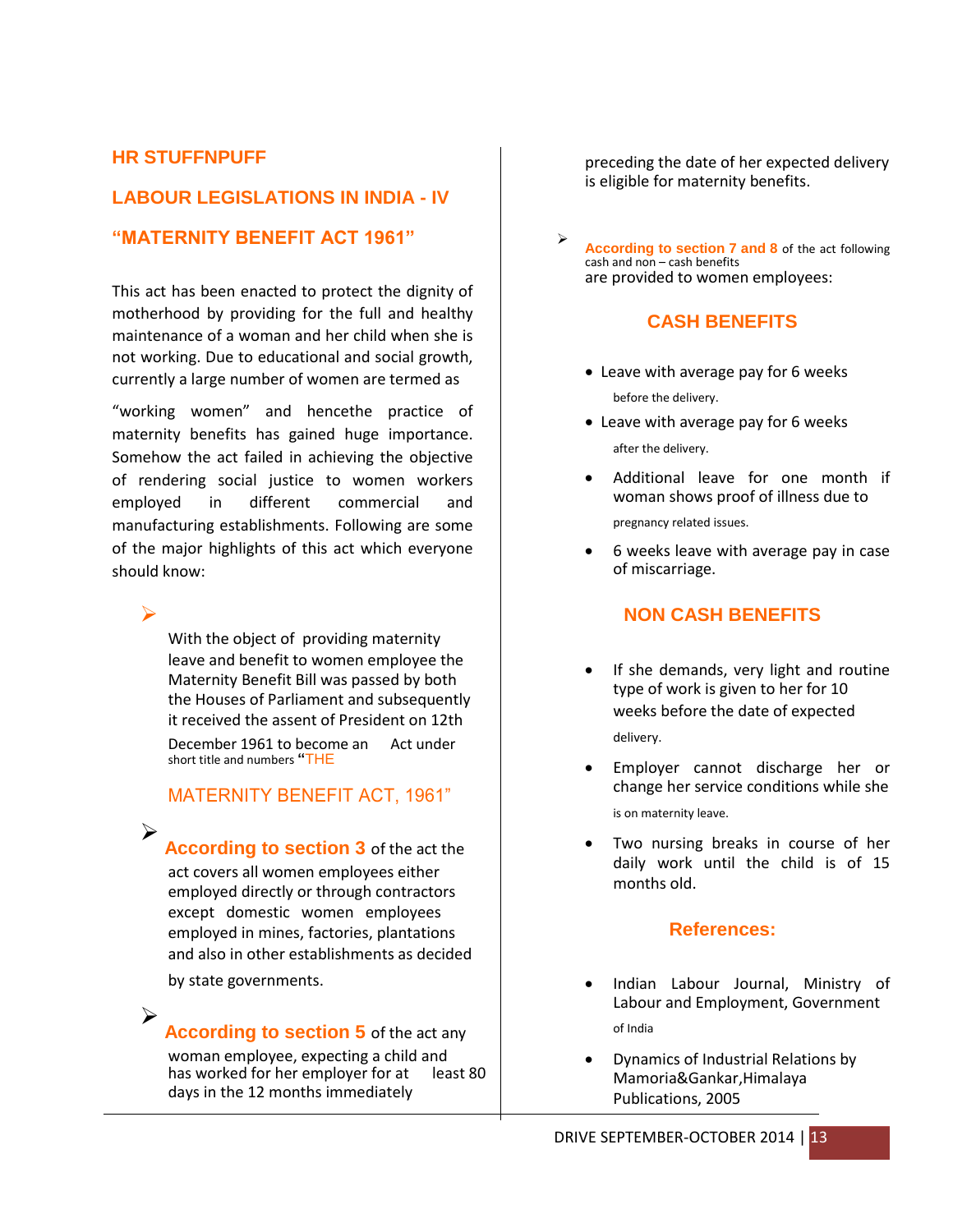- 1. [http://www.medindia.net/indian\\_heal](http://www.medindia.net/indian_health_act/maternity-benefit-act-1961-introduction.htm) [th\\_act/maternity-benefit-act-1961](http://www.medindia.net/indian_health_act/maternity-benefit-act-1961-introduction.htm) [introduction.](http://www.medindia.net/indian_health_act/maternity-benefit-act-1961-introduction.htm)htm
- 2. [http://www.ilo.org/dyn/travail/docs/67](http://www.ilo.org/dyn/travail/docs/678/maternitybenefitsact1961.pdf) [8/maternitybenefitsact1961.pdf](http://www.ilo.org/dyn/travail/docs/678/maternitybenefitsact1961.pdf)
- 3. [http://www.excelconsultancyservices](http://www.excelconsultancyservices.co.in/MaternityBenefit.htm) [.co.in/MaternityBenefit.htm](http://www.excelconsultancyservices.co.in/MaternityBenefit.htm)

**By:**

**Dr. Ajayraj M. Vyas Assistant Professor SEMCOM.**

#### **ACCOUNTING AURA**

After discussing Companies Bill,2012, in the last article, in this article I will discuss carbon accounting and its disclosure in India

A carbon footprint measures the total greenhouse gas emissions caused directly and indirectly by an individual, event, organization or product. Carbon accounting (also called GHG accounting) assesses the carbon footprint to help organizations adopt strategies aimed at fighting climate change. As with financial accounting and reporting, generally accepted carbon accounting principles are intended to underpin and guide carbon accounting and reporting to ensure that the reported information represents a faithful, true, and fair account of a company's carbon emissions.

Business community in India has started seeing value in undertaking carbon accounting and reporting it in public forums. Such forums include Carbon Disclosure Project (CDP) and company's Sustainable Development Reports. The number of companies which responded to the CDP's information request on climate change strategy, risk and opportunities assessment and carbon accounting was answered by 37 companies in 2007. The number increased to 51 in 2008 and dropped marginally to 44 in 2009, partially explained by the global financial crisis.

There is still a long way to go for Indian businesses on the path of carbon accounting and disclosures. Even in the top 200 firms in India (by market capitalization), the response rate in the last few years has steadily increased and reached 20%, a rather dismal performance compared to developed markets.

There are a few sectors like the software and services which are clear leaders in being carbon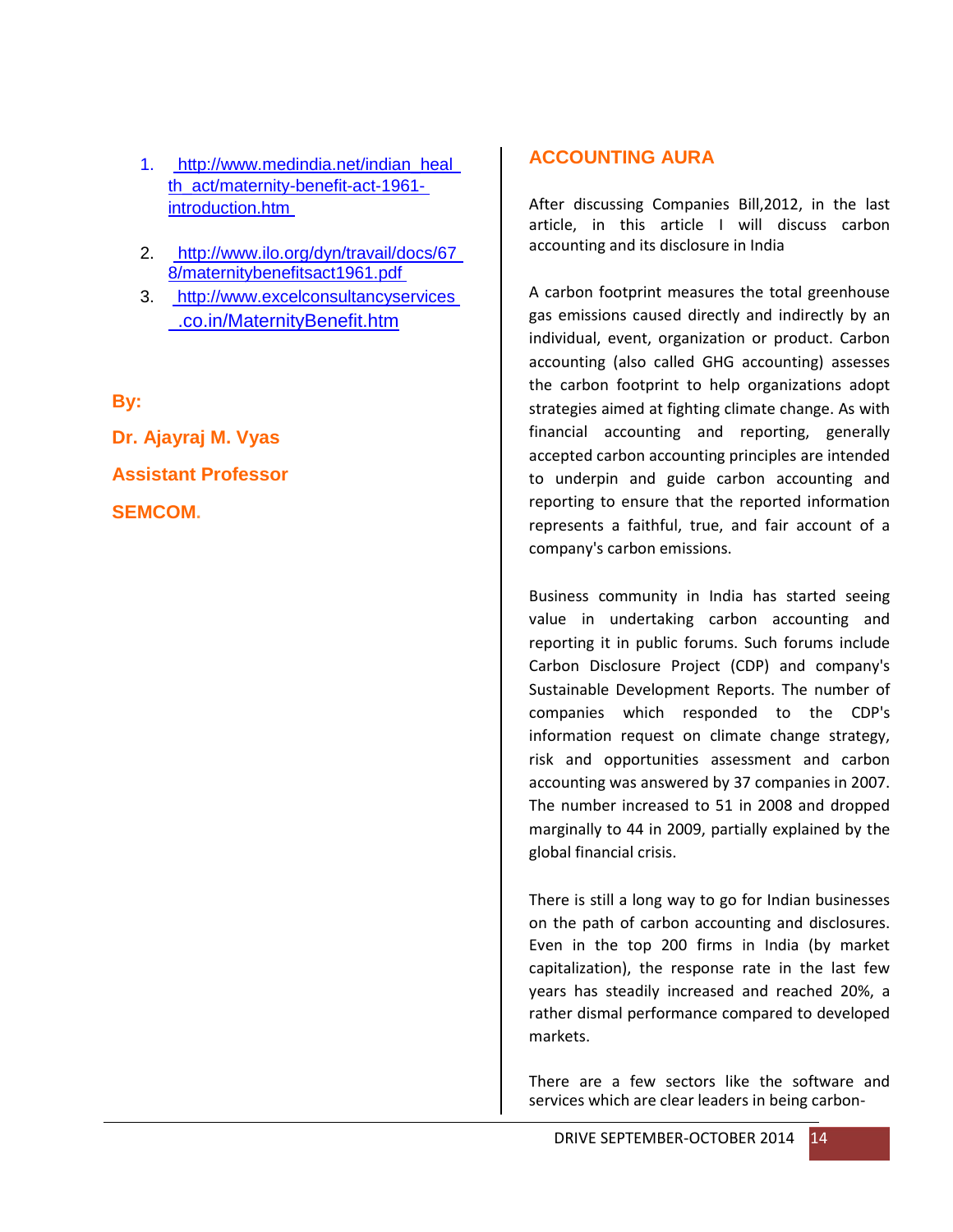aware, accounting carbon emissions from their emissions, taking efforts in reducing it and communicating it to the stakeholders. Part of this can be explained given the fact that these companies are most export dependent and draw majority of their clientele and revenues from markets of US and EU. Clear laggards in efforts in this direction are companies in the field of banking and diversified financials, capital goods, real estate and retail. Very few companies in these sectors have responded to the CDP information request and have accounted for their carbon emissions. Part of the lack of drive can be explained by significant domestic base, relative inelasticity of demand to seemingly peripheral factors and relative less thought given to corporate social responsibility.

Some further discussion on this topic will be done in the next article.

**BY:**

**Mr. Pratik Shah Assitant Professor SEMCOM**

#### **Contributors:**

"DRIVE" is regular monthly e-news letter published by **SEMCOM**. This e-news letter deals in all

aspects of management, commerce, economics**,** technology and Humanities. It is open for all students, alumni, teachers and professionals dealing with above stated areas.

Your contribution in the form of research papers, articles, review papers, case studies are invited for publication. All papers received by us will be published after the approval of our Editorial Team.

You are requested to send your article to [kpatel@](mailto:kpatel@semcom.ac.in)SEMCOM [.ac.](mailto:kpatel@semcom.ac.in)in

OR

mail at:

SGM English Medium College of Commerce & Management (SEMCOM)

Opp. Shastri Ground Vallabh Vidyanagar - 388 120 GUJARAT INDIA

Tel. No. : +91 2692 235624, 231811 Fax. No. : +91 2692 235624

#### *Disclaimer:*

Opinions expressed in this e-newsletter do not reflect the policies or views of this organization, but of the individual contributors. The authors are solely responsible for the details and statements in their articles. All disputes are subject to Anand Jurisdiction only.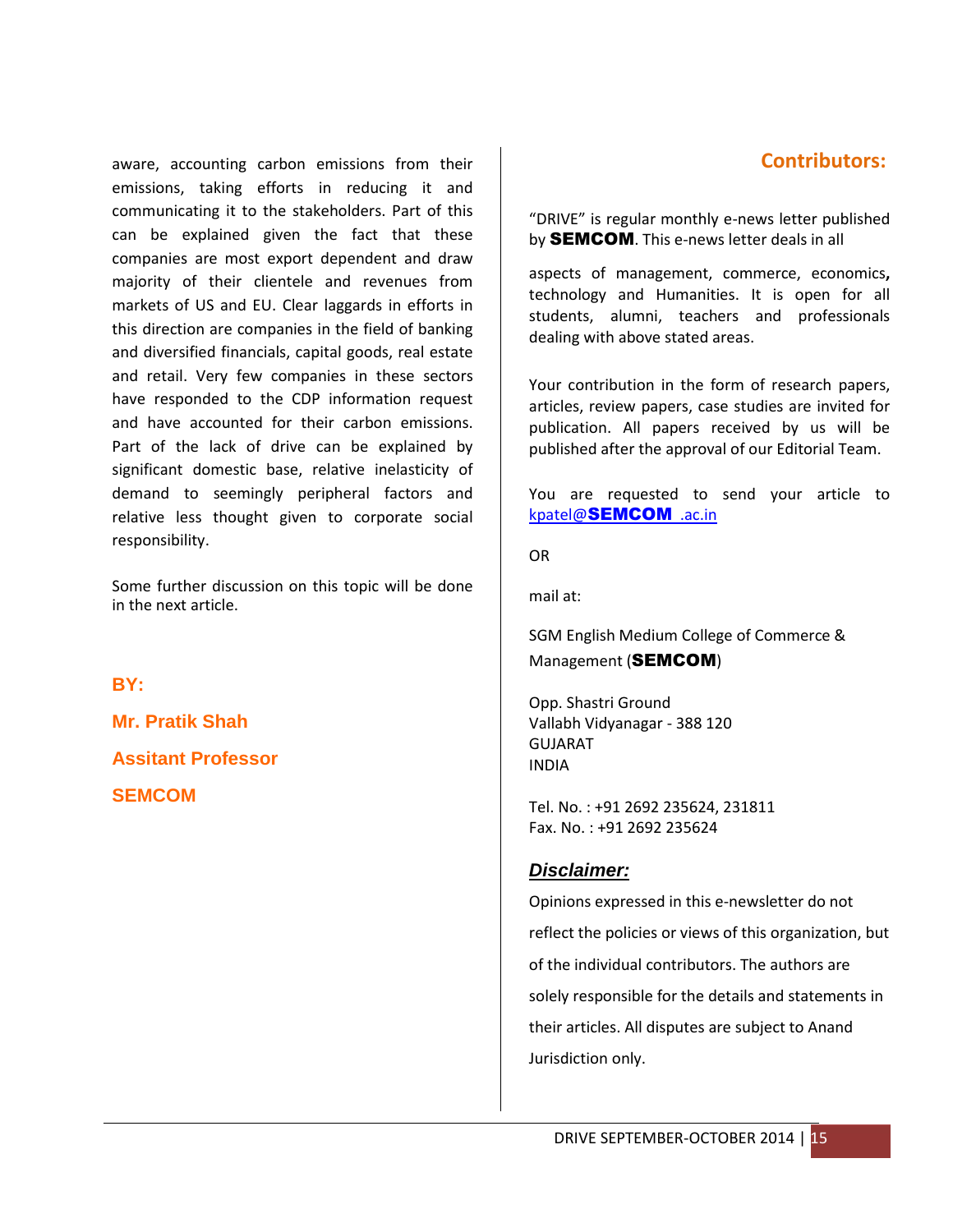#### DRIVE SEPTEMBER-OCTOBER 2014 | 16

**.**